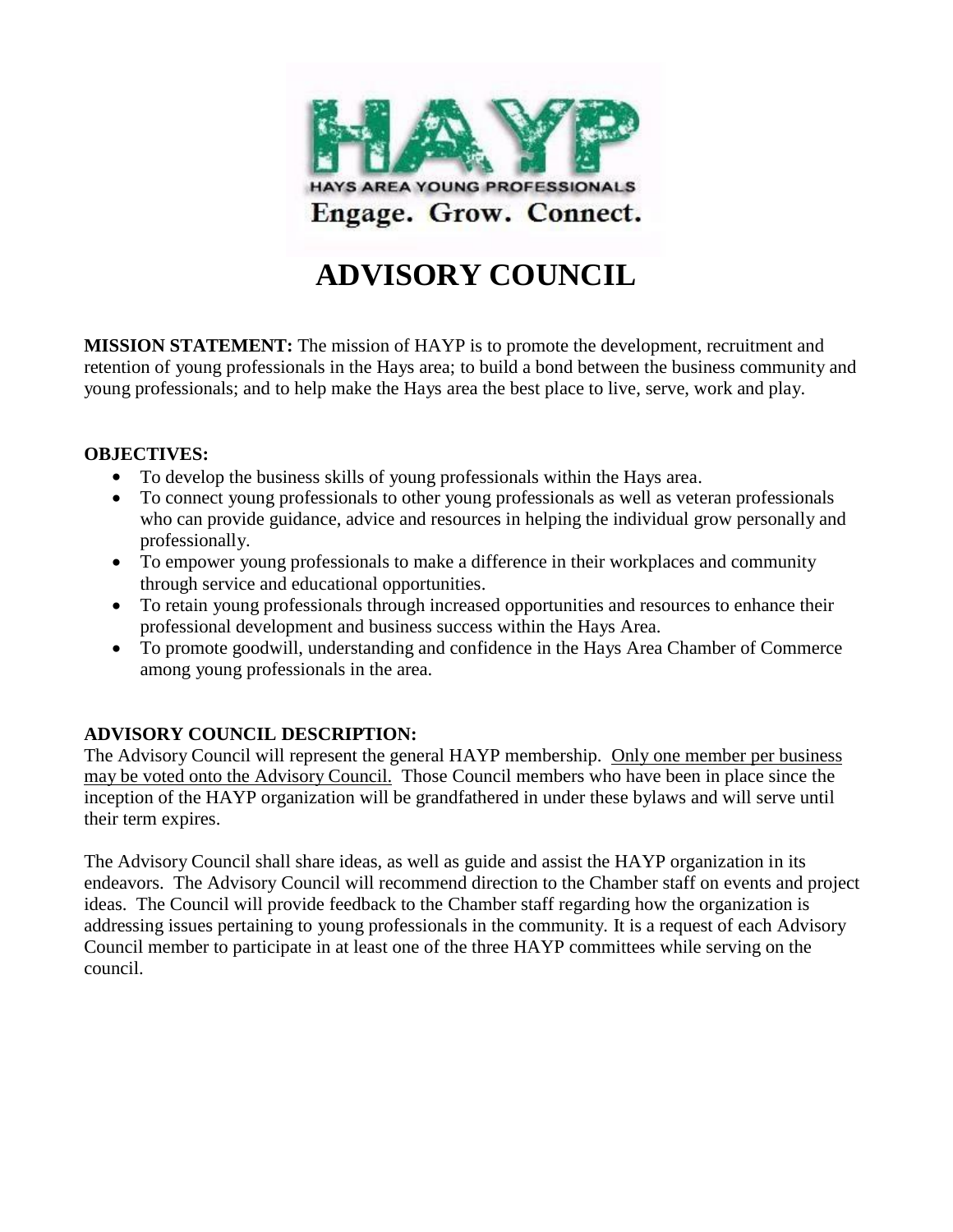

## **ADVISORY COUNCIL APPLICATION**

| Name:                                        |        |
|----------------------------------------------|--------|
| <b>Business or Organization Affiliation:</b> |        |
|                                              |        |
|                                              | Email: |

Briefly state the reason you wish to become a member of the HAYP Advisory Council and what you hope to contribute.

Approximately how long (years, months, etc.) have you been a member of HAYP and what does your current involvement within HAYP consist of (meetings, events, committees, etc.)?

List your current involvement in the community outside of HAYP (including civic, religious, government, social, athletic, etc., and positions held).